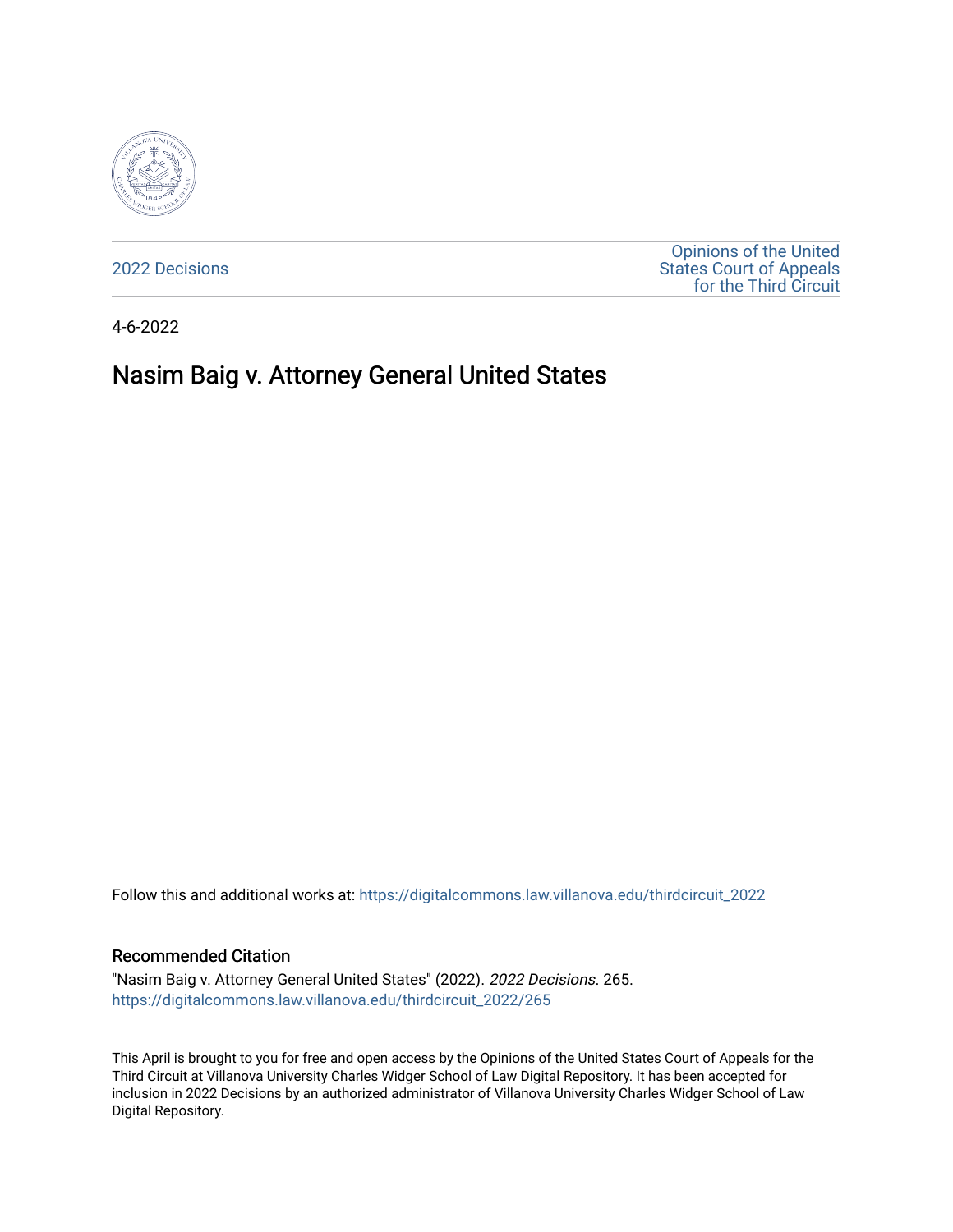## **NOT PRECEDENTIAL**

# UNITED STATES COURT OF APPEALS FOR THE THIRD CIRCUIT

No. 21-1692

## NASIM MIRZA BAIG, Petitioner

v.

## ATTORNEY GENERAL OF THE UNITED STATES OF AMERICA \_\_\_\_\_\_\_\_\_\_\_\_\_\_\_\_

On Petition for Review from the Board of Immigration Appeals (Agency No. A075 815 019) Immigration Judge: Kuyomars Q. Golparvar \_\_\_\_\_\_\_\_\_\_\_\_\_\_\_\_

Submitted Pursuant to Third Circuit L.A.R. 34.1(a) April 5, 2022 \_\_\_\_\_\_\_\_\_\_\_\_\_\_\_\_

Before: CHAGARES, Chief Judge, SHWARTZ, Circuit Judge, and PRATTER, District Judge\*

(Opinion filed: April  $6, 2022$ )

OPINION\*\*  $\overline{\phantom{a}}$ 

<sup>\*</sup> Honorable Gene E. Pratter, United States District Judge for the Eastern District of Pennsylvania, sitting by designation.

This disposition is not an opinion of the full Court and, pursuant to I.O.P. 5.7, does not constitute binding precedent.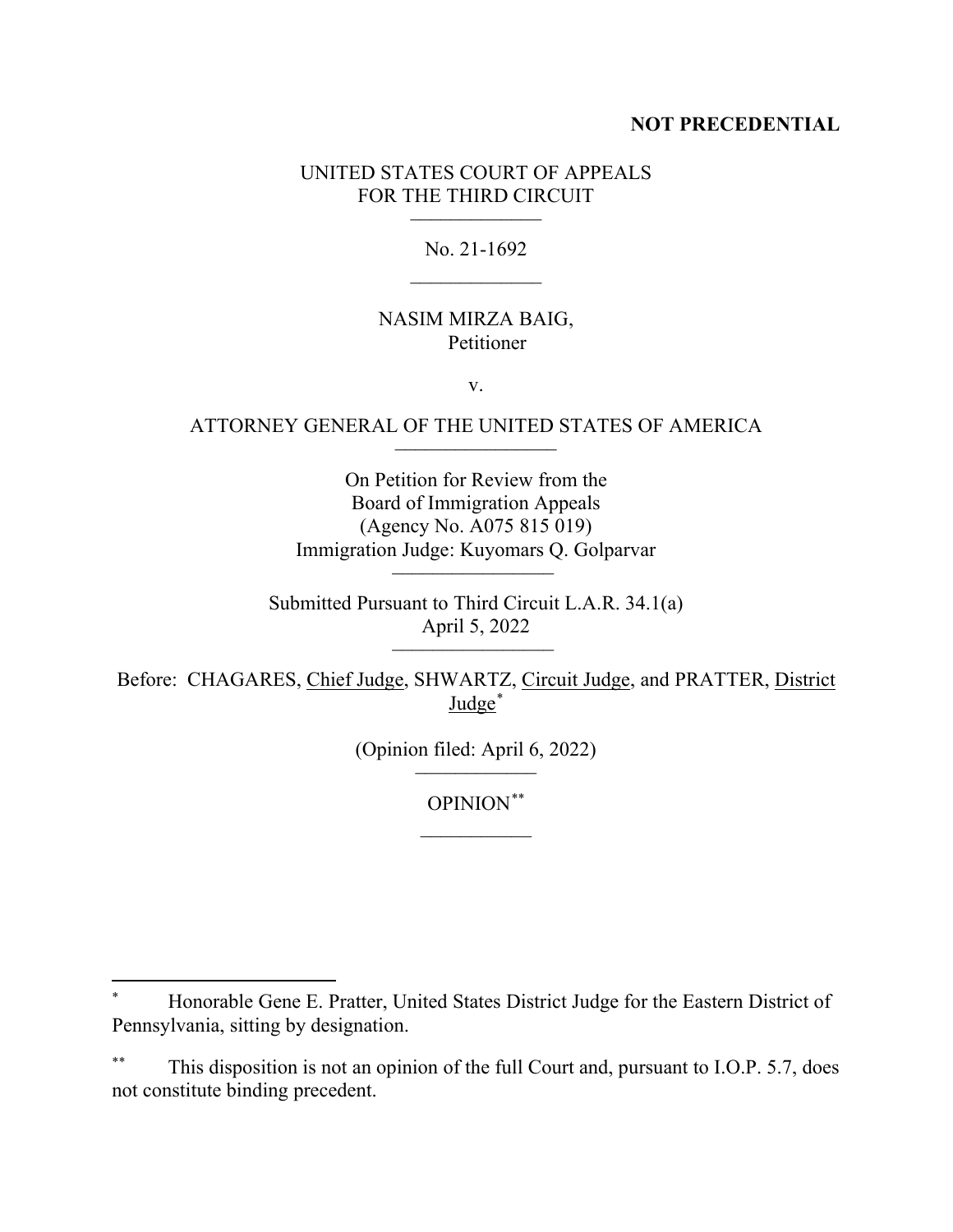#### CHAGARES, Chief Judge.

Nasim Baig petitions this Court to review the denial of his application for a waiver of inadmissibility by the Board of Immigration Appeals ("BIA") and the Immigration Judge ("IJ"). Because we lack jurisdiction to consider the agency's denial of the discretionary waiver, we will dismiss the petition.

#### I.

We write solely for the benefit of the parties and will recite only the essential facts. Baig is a native and citizen of Pakistan. He came to the United States in 1998 and became a Lawful Permanent Resident ("LPR") in 2007. In 2019, the Department of Homeland Security charged Baig as removable due to his federal conviction for Access Device Fraud. Baig conceded removability and sought a waiver of inadmissibility pursuant to 8 U.S.C.  $\S$  1182(h) in order to allow him to readjust to LPR status. The IJ found that Baig was statutorily eligible for the waiver of inadmissibility, but that he had not shown his qualifying family members would suffer extreme hardship upon his removal, as is required for the waiver. The IJ further concluded that even if Baig had shown the requisite hardship, he did not merit a favorable exercise of discretion. Baig appealed and the BIA affirmed. This timely petition for review followed.

## $II.$ <sup>1</sup>

The Attorney General "may, in his discretion" waive certain grounds of inadmissibility for a noncitizen who shows that the denial of admission "would result in

<sup>&</sup>lt;sup>1</sup> We generally have jurisdiction to review BIA decisions pursuant to 8 U.S.C.  $\S$  1252(a). Below we consider whether we have jurisdiction to consider this petition.